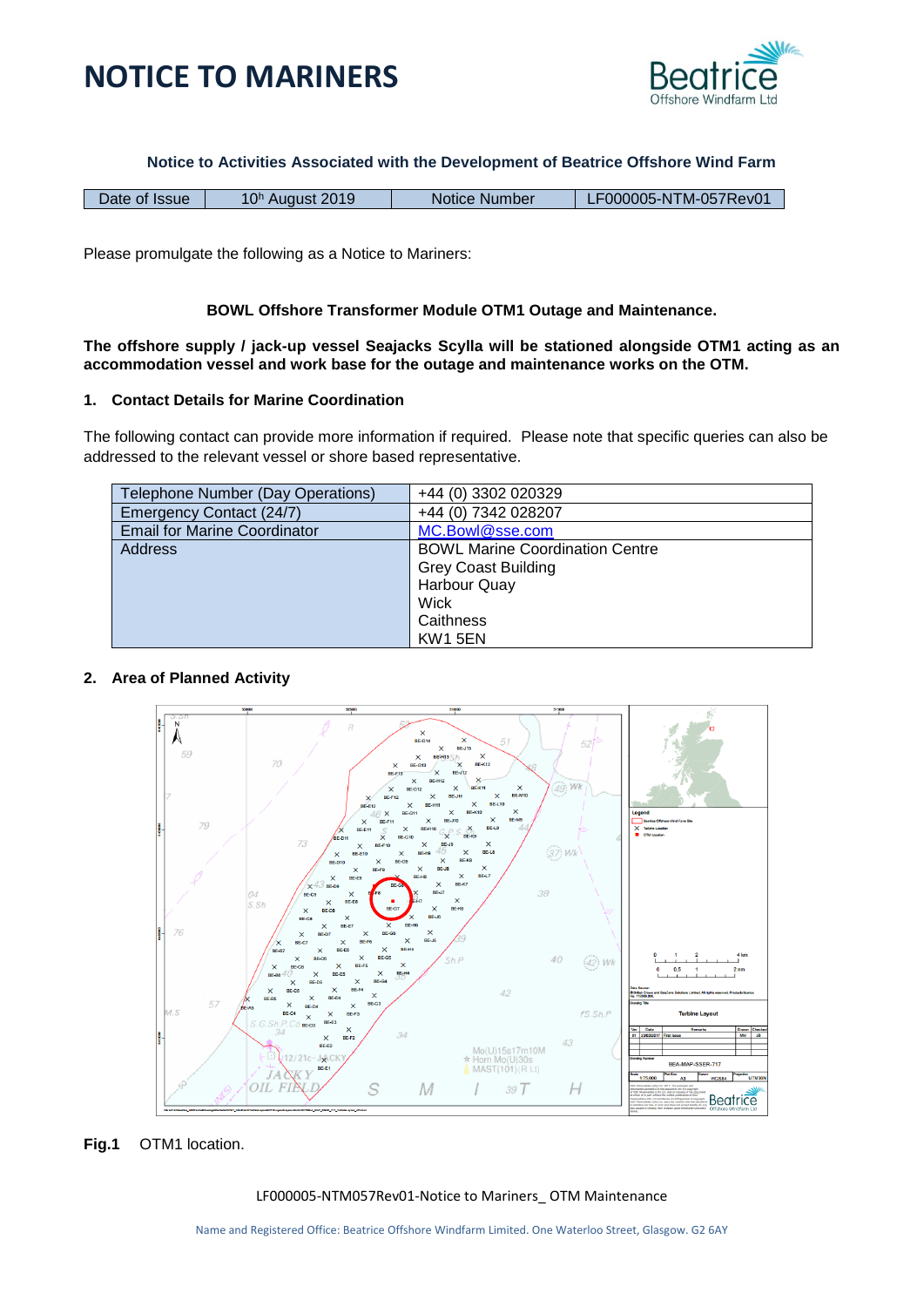# **NOTICE TO MARINERS**



| location of OTM 1 | <b>Latitude WGS84</b>  | <b>Longitude WGS84</b>  |
|-------------------|------------------------|-------------------------|
| $BE - G07$        | $58^{\circ}$ 15.004' N | $002^{\circ}$ 52.834' W |



**Fig 2** OTM 1 showing lower cable deck and J-tubes

# **3. Activity Description**

On behalf of BOWL, the offshore supply / jack-up vessel Seajacks Scylla will be stationed alongside OTM1 acting as an accommodation vessel and work base for the outage and maintenance works on the OTM. In this respect the work listed here is due to be carried out as described below starting on 11th August 2019. The works described are expected to be completed by the 30th August 2019.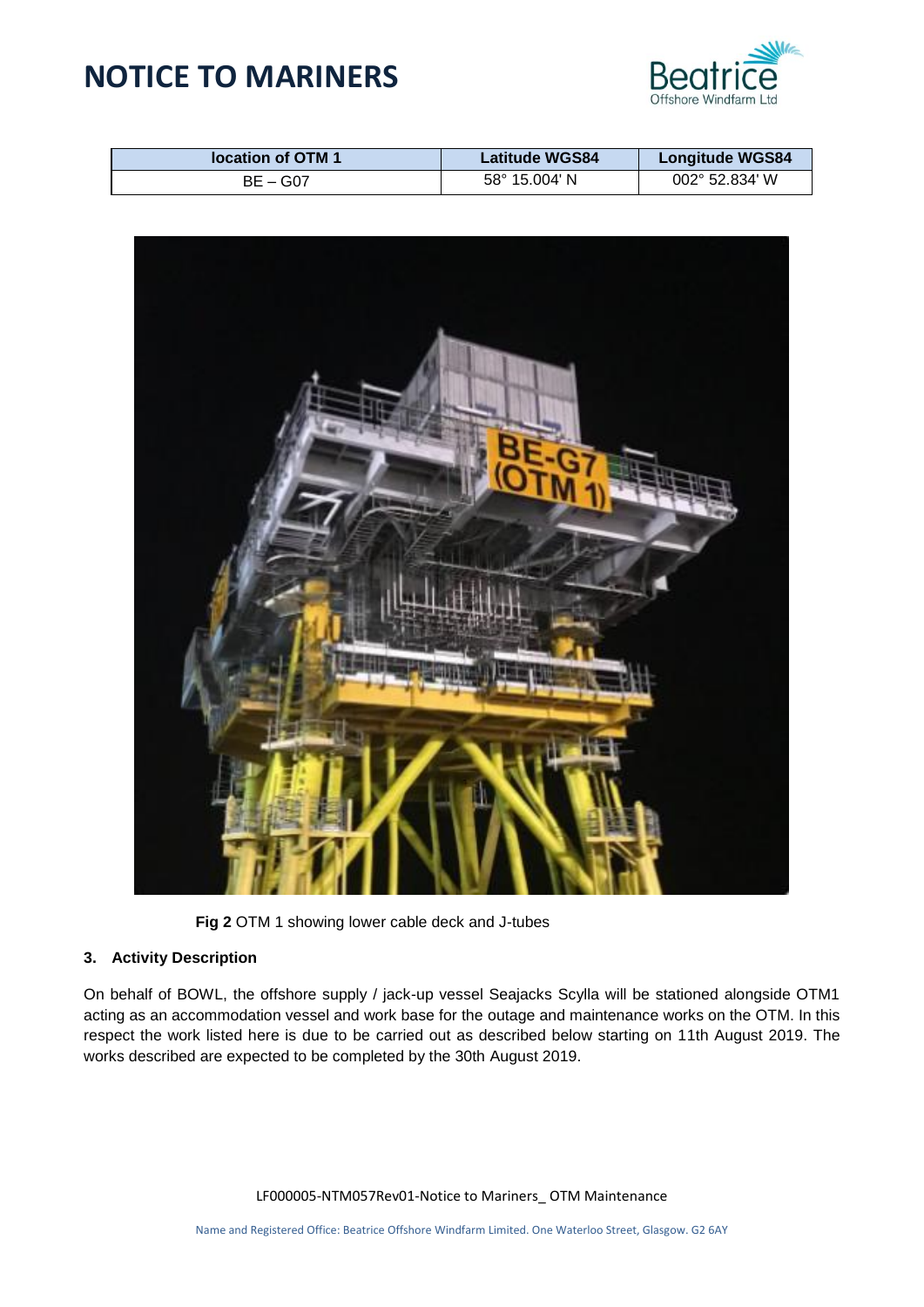# **NOTICE TO MARINERS**



#### **4. Vessels Associated with the Activity**

The vessel involved with the described operation is the Seajacks Scylla, supported by BOWL CTVs.

| Seajacks Scylla                                      |                                                                                             |  |
|------------------------------------------------------|---------------------------------------------------------------------------------------------|--|
| <b>General Description and</b><br><b>Dimensions:</b> | Offshore Supply / Jack up Vessel 139m x 50m                                                 |  |
| <b>Call Sign:</b>                                    | 3FSA3                                                                                       |  |
| <b>MMSI:</b>                                         | 356068000                                                                                   |  |
| <b>Onshore Representative:</b>                       | <b>Tom McGuiness</b><br>Marine Operations Manager<br>Tom.mcguinness@sse.com<br>0141 2247003 |  |
| <b>CER MEVILLI</b>                                   |                                                                                             |  |

#### **5. Crew transfers**

Transfer of maintenance teams will be via the static gangway system, from the Seajacks Scylla to the OTM. Crew transfers to the Seajacks Scylla will be carried out by CTV.

# **6. Adverse Weather Conditions**

Should adverse weather occur during the outage works, the Seajacks Scylla will cease operation and remain jacked-up in position until suitable working weather returns.

# **7. General Safety Advice**

All vessels engaged in the construction activity will exhibit appropriate lights and shapes prescribed by the International Regulations for Preventing Collisions at Sea; relative to their operations. All vessels engaged in the activity will also transmit an Automatic Identification System (AIS) message.